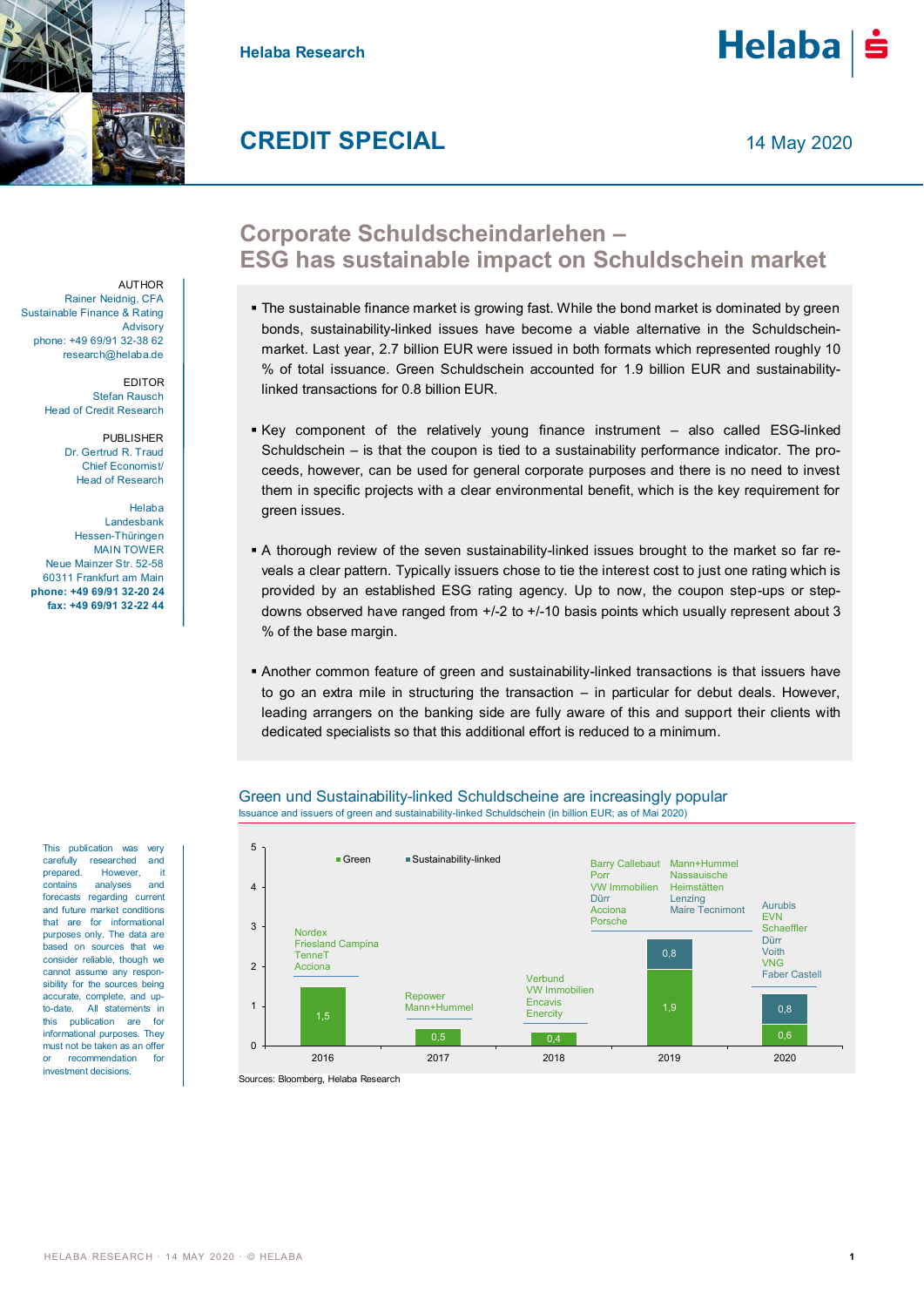#### **Sustainable finance is becoming mainstream**

The sustainable finance market is growing fast as both investors and issuers show an increasing interest in debt instruments with ESG features. Covid-19 has not stopped this trend. In contrast, we believe that the trend towards a more holistic approach in doing business will provide further tailwind. The bond market has been the starting point of this development, but it is still dominated by green bonds, which require that proceeds are used to finance specific projects or certain project categories that provide a clear environmental benefit. The syndicated loan market has gone another route and favors so called sustainability-linked loans. Key element of these mostly syndicated revolving credit facilities is that the interest margin is tied to one or sometimes more ESG ratings or indicators. Proceeds can, however, be used for general corporate purposes.





Sources: BloombergNEF, Helaba Research

### **Schuldschein combines advantages of bond and loan market**

While the bond and loan markets show a clear preference for either green or sustainability-linked transactions, both concepts have become an established feature in the Schuldschein market. This gives borrowers two interesting options. Firstly, the green Schuldschein offers financing for smaller projects with a clear environmental benefit through a green issue below the benchmark-size typically required for a bond. Usually such transactions fund investments in renewable energy, electricity networks, energy efficiency,  $CO<sub>2</sub>$  reduction or e-mobility. Secondly, the sustainability-linked Schuldschein allows issuers from a wide range of industries to signal the ambition to improve their ESG profile through linking interest costs to a sustainability metric.

#### **Sustainability-linked offers attractive alternative to Green**

A key motivation for issuing a green Schuldschein is that it gives companies an ideal platform to present their environmentally friendly business model or investment agenda. The key advantage of the sustainability-linked Schuldschein is its flexibility, because there is no need to invest the proceeds in specific projects. On the other hand, investors know exactly which projects they are financing in the case of a green issue, or that a company is seriously working on the improvement of its ESG profile in case of a sustainability-linked issue. Should the issuer's performance in environmental, social or governance areas deteriorate, investors will receive compensation in form of a higher coupon. These features are becoming increasingly popular, which is also reflected in issuance volume. Last year, green and sustainability-linked Schuldschein amounted to 2.7 billion Euro which represented roughly 10 % of the total market. Thereof, 1.9 billion Euro were green and 0.8 billion Euro sustainability-linked. The biggest deal so far amounted to 1 billion Euro (Porsche) and the smallest amounted to 50 million Euro (Encavis, Repower). This trend has continued in 2020 and we believe that the share of Schuldschein with ESG features is set to rise further in future.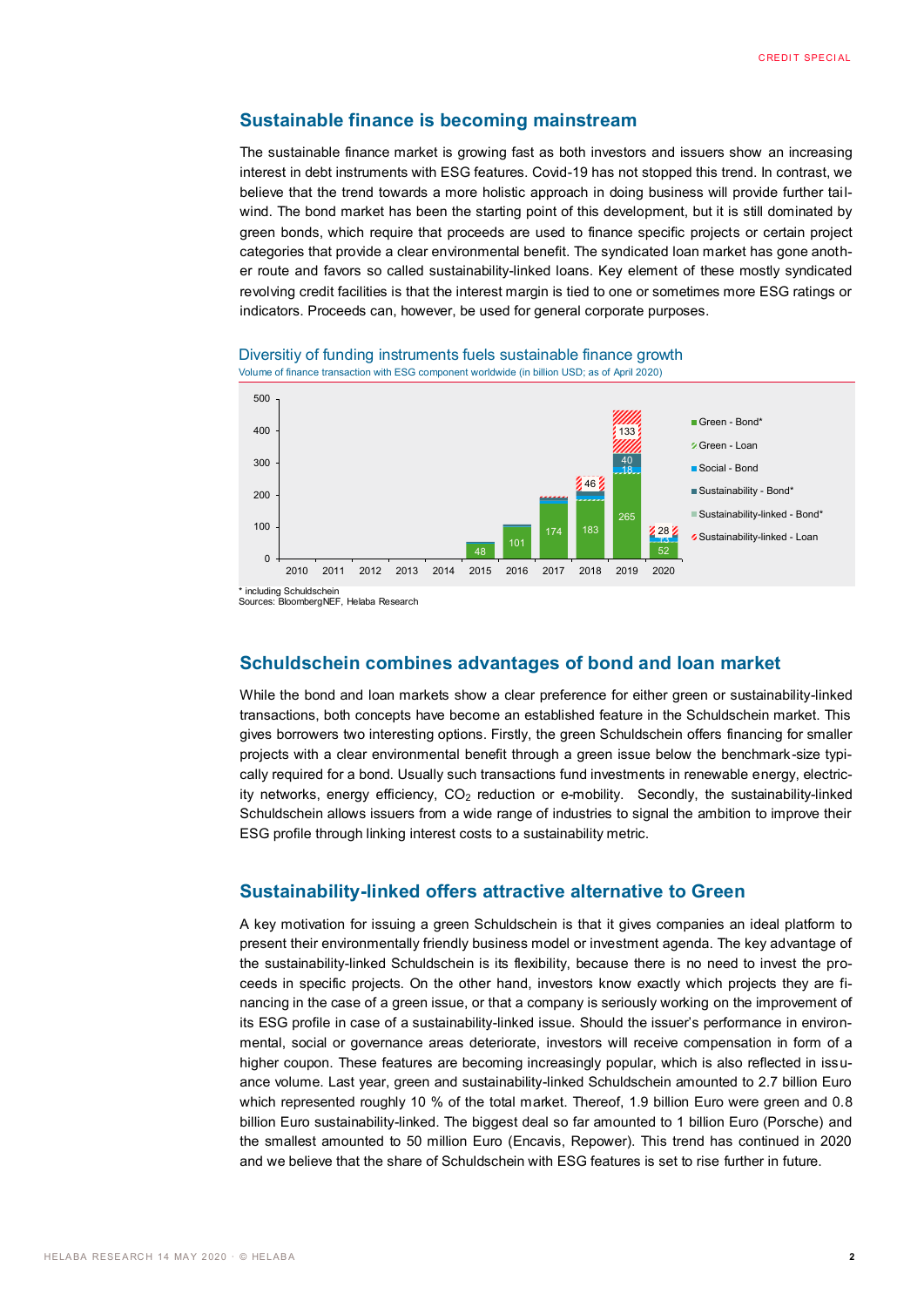### **Clear pattern emerges for sustainability-linked issues**

The key elements of a sustainability-linked Schuldschein are the magnitude of the coupon step-up or step-down, the selection of the sustainability metric and the hurdle rates that trigger a step-up or step-down. A thorough review of the seven transactions brought to market so far reveals a clear pattern in this respect. Typically issuers chose to tie the interest cost to just one rating which is provided by an established ESG rating agency. This is a distinguishing factor compared to the loan market where margin adjustments are often tied to one or several specific ESG metrics (e.g.  $CO<sub>2</sub>$ emissions or women in management positions) or a combination of ratings from different agencies. The coupon step-ups or step-downs observed up to now have ranged from  $+/2$  to  $+/10$  basis points. This appears to be a rather wide array. However, putting the coupon adjustment in relation to the 5-year trance shows that it is usually close to 3 % of the base margin. Apparently this is the level both investors and issuers deem to be a reasonable adjustment of the risk-return-profile if the borrower's ESG performance improves or deteriorates significantly. No clear picture has so far evolved with view to the hurdle rates that trigger a margin adjustment. However, this is mostly due to different rating scales and categories used by the agencies.

#### Recurring key features in sustainability-linked Schuldschein become already visible

Sustainability-linked Schuldschein transactions

|                                                    | <b>Dürr</b>   | Lenzing       | <b>Maire</b><br>Tecni-<br>mont <sup>(1)</sup> | Faber-<br>Castell | <b>Voith</b>   | <b>Dürr</b> | <b>Aurubis</b> |
|----------------------------------------------------|---------------|---------------|-----------------------------------------------|-------------------|----------------|-------------|----------------|
| <b>Issue date</b>                                  | <b>Jun 19</b> | <b>Nov 19</b> | Dec 19                                        | Feb 20            | Feb 20         | Mar 20      | <b>May 20</b>  |
| <b>Issue volume</b><br>(in million Euro)           | 200           | 500           | 62,5                                          | 55                | 400            | 115         | 200            |
| Rating agency                                      | Ecovadis      | <b>MSCI</b>   | n.a.                                          | <b>IMUG</b>       | <b>ISS ESG</b> | Ecovadis    | Ecovadis       |
| Rating at close                                    | 51            | $\mathsf{A}$  | n.a.                                          | 59                | $C+$           | 55          | 68             |
| Step-up rating trigger                             | 40            | $<$ A         | n.a.                                          | 49                | $<$ C+         | 40          | 56             |
| Step-down rating trigger                           | 62            | > A           | n.a.                                          | 69                | $> C +$        | 62          | 80             |
| Margin step-up/down<br>(in bp.)                    | $+/- 2$       | $+/- 2.5$     | $+/- 10$                                      | $+/- 2$           | $+/- 2.5$      | $+/- 2$     | $+/- 5$        |
| Margin step-up/down<br>(in % of base-margin) $(2)$ | 2.%           | 2.9%          | 4.3%                                          | 3.1%              | 3.3%           | 3.1%        | 3.1%           |

(1) Interest tied to CO<sub>2</sub> reduction; (2) in relation to 5-year tranche (assumption: pricing at low end of marketing range)

Sources: Bloomberg, Helaba Research

## **Arranging banks minimize extra effort for issuers**

Another common feature of green and sustainability-linked issues is that issuers have to go an extra mile in structuring the transaction – in particular for debut deals. For instance, green issues require companies to provide a Green Finance Framework that explains topics such as the types of projects that shall be funded and how the issuer intends to report on the allocation of proceeds. Moreover, it has become market standard to verify the greeness of an issue by an independent agency though a so-called second party opinion or SPO. In the case of sustainability-linked transaction the ESG rating takes center stage. While large and publicly listed companies can often build on an existing rating, smaller or privately owned issuers first need to mandate an agency. For both services – SPO and ESG rating – a handful of agencies is emerging as established players. However, there is certainly no one-size-fits-all. Rating methodologies and costs differ widely. In this respect arranging banks can provide substantial value-added by helping to draft the Green Finance Framework, finding the right agency and actively supporting the SPO or rating process. Leading arrangers are fully aware of this and support their clients with dedicated specialists so that their additional effort is reduced to a minimum.